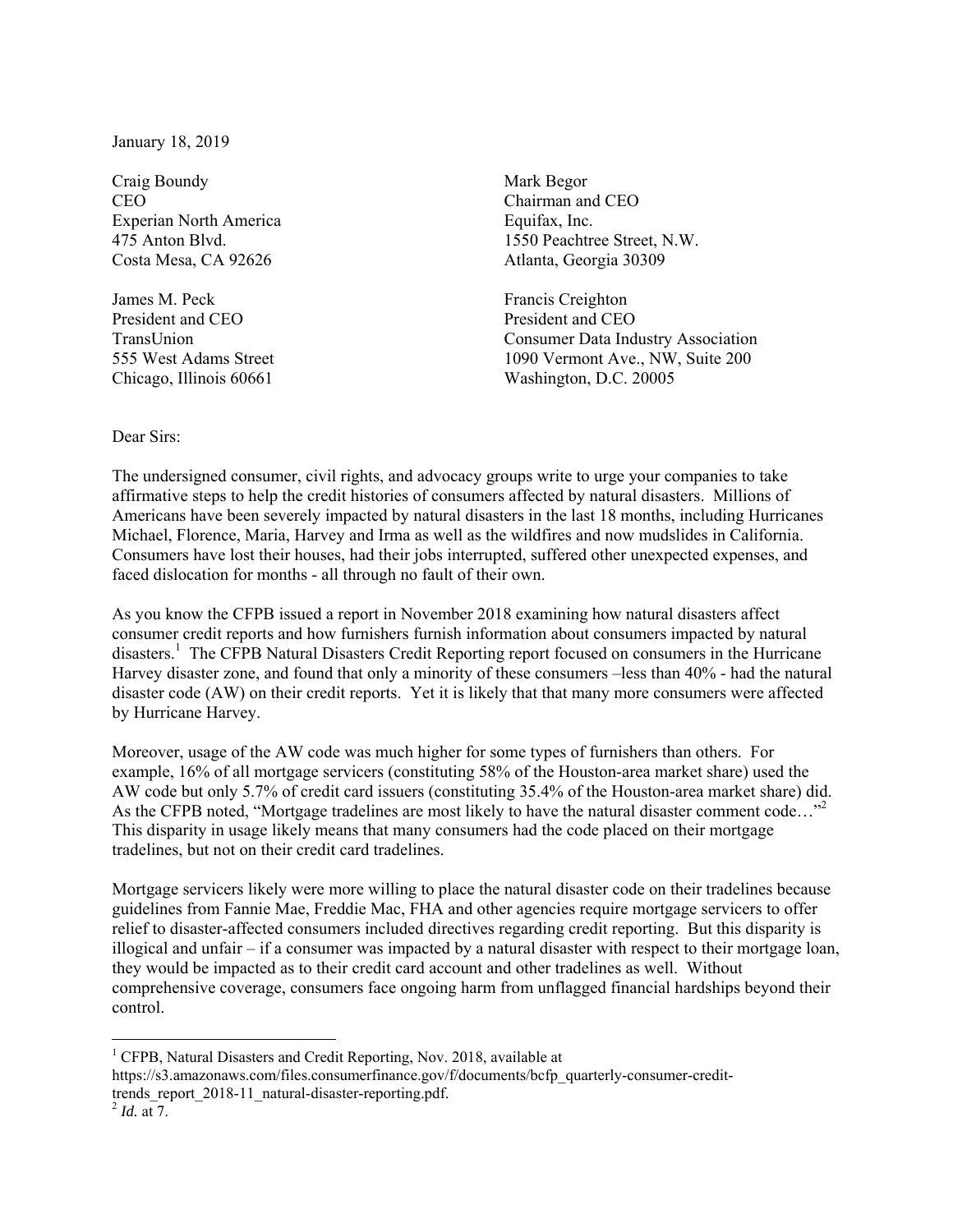We appreciate your promulgation of FAQ 58 –Reporting of Natural or Declared Disaster, which provides a standardized approach for furnishers that *choose* to report that accounts are affected by natural disasters. However, the CFPB Natural Disasters Credit Reporting report indicates that simply giving furnishers the option to place the natural disaster code is not enough, because many furnishers are not using this option. This is evidenced by the fact that, as noted above, only a minority of disaster-affected consumers in Houston had the code in their credit reports after Hurricane Harvey. Consumers lose out on the benefits of the AW code because creditors fail to use it.

Thus, we call upon your companies to take more affirmative steps by proactively placing the AW codes on tradelines for disaster-affected consumers. We urge you to:

- **Place the natural disaster code on all tradelines with a delinquency that occurs within six** months of a natural or declared disaster if the credit report indicates that the consumer resided in the natural or declared disaster zone immediately prior to the disaster.
- At a minimum, establish that the presence of the disaster code on other tradelines is a trigger for placing the code on all other tradelines that include negative information for the relevant time period. For example, if the consumer has a mortgage tradeline with the AW code, and a credit card showing a 30 day late without the AW code, the AW code should be placed on the credit card tradeline for the same time period. After all, it is extremely unlikely that the consumer was affected for the mortgage but not for the credit card.

The CFPB Natural Disasters Credit Reporting report indicates that the AW code remained on credit reports for only two months on average, which is not enough time for consumers to financially recover from a natural disaster. We urge that the natural disaster codes remain for a minimum of six months after the disaster event.

Finally, there is a crucial question as to whether furnishers may have continued to report delinquencies during the time that the AW code was present. FAQ 58 permits such negative information by providing option #1 for reporting as "Report the Account Status that applies to the account (credit grantor's decision)", i.e. the creditor can make the decision to continue to report delinquencies even while the account is flagged by the AW code.

It is a paltry form of relief to simply place the natural disaster code on a tradeline without also refraining from reporting negative derogatory information that will harm a consumer's credit history and score. Thus, we urge you to:

- Require that if the tradeline has a natural disaster code, any delinquencies during the time period that the code is placed should be scrubbed, i.e. replaced with the "D" code for no information.
- At a minimum, revise FAQ 58 to remove option  $#1$  so that reporting cannot proceed in a "business as usual" manner with derogatory information being reported despite the natural disaster code. Instead, the creditor should either report the account as current (option #2) or deferred with the D code when payments are not made (option #3)

Thank you for your consideration. If you have any questions about this letter, please contact Chi Chi Wu, National Consumer Law Center, at 617-542-8010 or cwu@nclc.org.